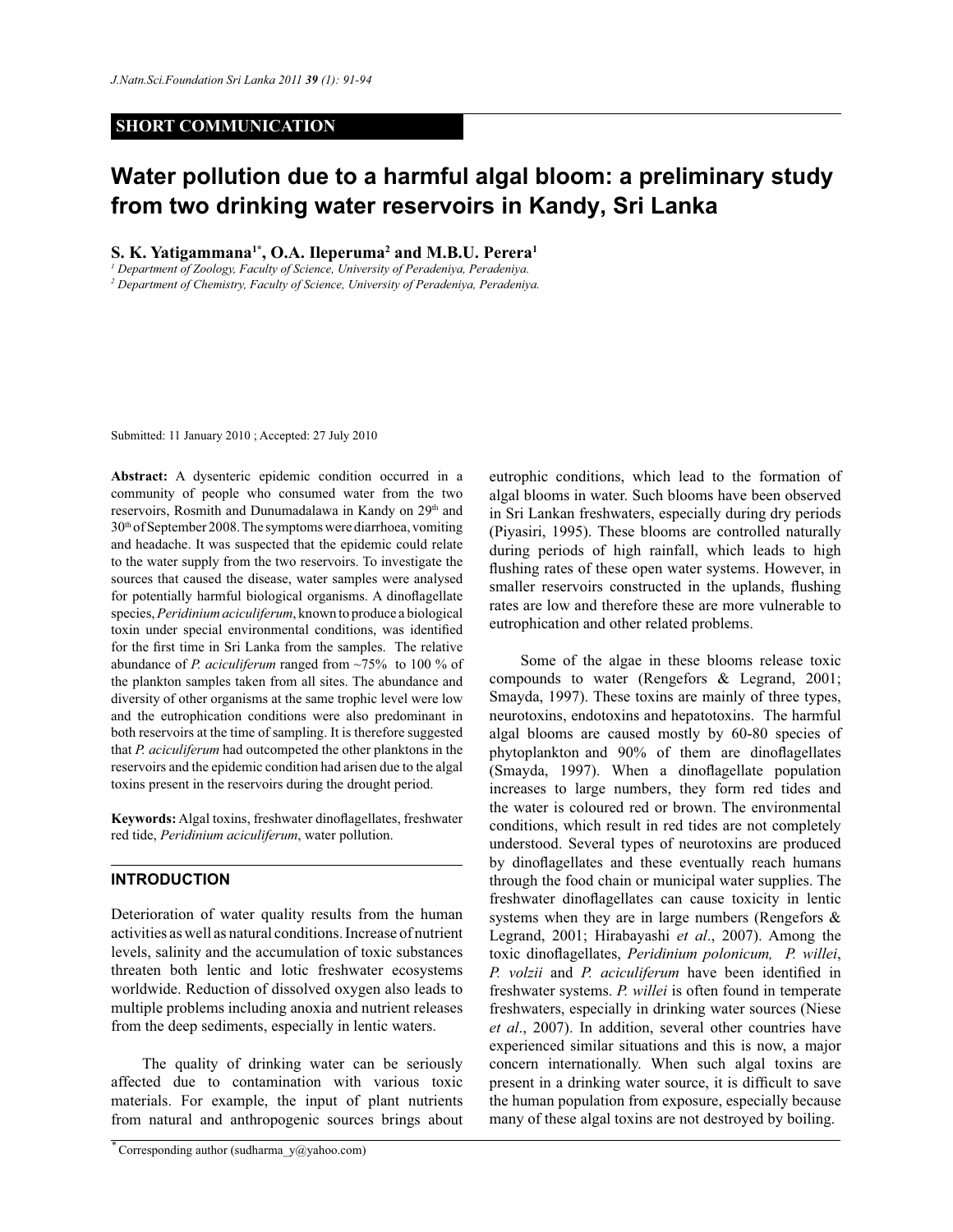In Sri Lanka, hitherto, no detailed work has been carried out on dinoflagellates and also there are no records of red tides. Recently, an epidemic condition occurred in a community which consumed water from two reservoirs, Rosmith and Dunumadalawa in the Kandy city. Several people were admitted to hospitals due to diarrhoea, vomiting, headache and discomfort and it was suspected that this condition is related to the quality of water in the two reservoirs, since a red colouration of water in the margins of Rosmith reservoir had been observed during this period. Therefore, this study was undertaken to investigate the biological, chemical and physical aspects of the water to find the origin of potential toxic substances, which may have caused the ill health condition among the community.

## **METHODS AND MATERIALS**

#### *Study area:*

(a) Rosmith Reservoir (7N16'44.9, 80E38'39.93): Capacity is  $\sim$  5670 m<sup>3</sup> and is fed by rain water and a small natural stream in the Dunumadalawa forest reserve. This serves as the sole drinking water source to the residents of four villages in the Rajapihilla area of the Kandy city. The reservoir is situated in the middle of a forest reserve and various wild animals including wild boar and wild cats appear to have easy access to the reservoir.

(b) Dunumadalawa Reservoir (7N17'00, 80E38'16.00): The reservoir is established by constructing a dam across the Dunumadalawa stream. The capacity of this reservoir is  $185000 \text{ m}^3$ . It provides  $10\%$  of the water requirements of the Kandy city.

*Collection of environmental data*: Collection of water samples for analysis of chemical variables from the two reservoirs was carried out 10 d after the main incident. Water samples from a depth of  $\sim 0.5$  m were obtained from 4 sites of each reservoir for the laboratory analysis of nutrients  $(PO_4^3 \& NO_3)$  and dissolved oxygen (DO). . The samples were collected in 500 mL acid washed polyethylene bottles that were rinsed with reservoir water prior to sampling. Preservation of water samples followed the APHA (American Public Health Association) standard methods for examination of water and wastewater (APHA, 1992). Samples were stored at  $4^{\circ}$ C and analysis was carried out within 48 h of obtaining the samples. Phosphate  $(PO<sub>4</sub><sup>3</sup>)$  phosphorus was measured colorimetrically using the vanodomolybdate method and nitrate  $(NO_3)$  nitrogen was measured colorimetrically using the cadmium reduction method. DO was measured titrimetrically using the Winkler method.

Site measurements were taken for temperature (T), specific conductance (SC) and salinity using a portable conductivity meter (Thermo Orion- Model 105). Site measurements for pH from each selected site of both reservoirs were obtained using a portable pH meter (Orion© Model 230A portable pH meter). The Secchi depth of each reservoir was measured using a 22 cm diameter Secchi disk. Information of the capacity, maximum depth  $(Z_{\text{max}})$  and age were obtained from the Kandy Municipal Council.

A plankton net and a dipnet (pore size 50  $\mu$ m) were used for plankton sampling. Plankton samples were analysed within 2-3 h of sampling using a research microscope (Olympus CX 31) with phase contrast optics. Plankton samples were preserved using Lugols solution and relative abundances of the taxa identified were calculated.

# **RESULTS AND DISCUSSION**

A margin at the south end of the Rosmith reservoir, the area in which the red colouration had been noticed, was highly contaminated with animal wastes. In addition, the water of the reservoir was greenish brown in colour and highly turbid. Similar conditions were noted from the Dunumadalawa reservoir and floating green coloured mats were also noted in some areas.

#### **Physicochemical analysis**

The environmental parameters measured show that the two reservoirs are moving towards eutrophic conditions (Table 1). Freshwater systems can be considered eutrophic if the total phosphorus levels are higher than 30  $\mu$ g/L. High levels of PO<sub>4</sub><sup>3</sup> phosphorus and NO<sub>3</sub><sup>-</sup> nitrogen (µg/L) suggest that the reservoirs are not nutrient limited systems. Lakes can be phosphorus limited if the total nitrogen: total phosphorus (TN: TP) ratio is more than 17, and nitrogen limited if the ratio is less than 14 (Sakomoto, 1966). In our study,  $NO<sub>3</sub>$ : PO<sub>4</sub><sup>3</sup> ratios were 15.85 in Dunumadalawa and 72 in Rosmith reservoir. Therefore, it is obvious that both systems are not nitrogen limited. This is a good indication of sewage pollution or the nutrients that have originated from animal or human sources, which is a common phenomenon in Southeast Asia (Osborn, 1991).

 Further, oxygen concentrations at the surface level are lower than the average values (9.5 mg/L) of the Sri Lankan reservoirs (Yatigammana, 2004; Schiemer, 1983). Oxygen depletion of freshwaters occurs mainly because of eutrophic conditions (Wetzel, 2001).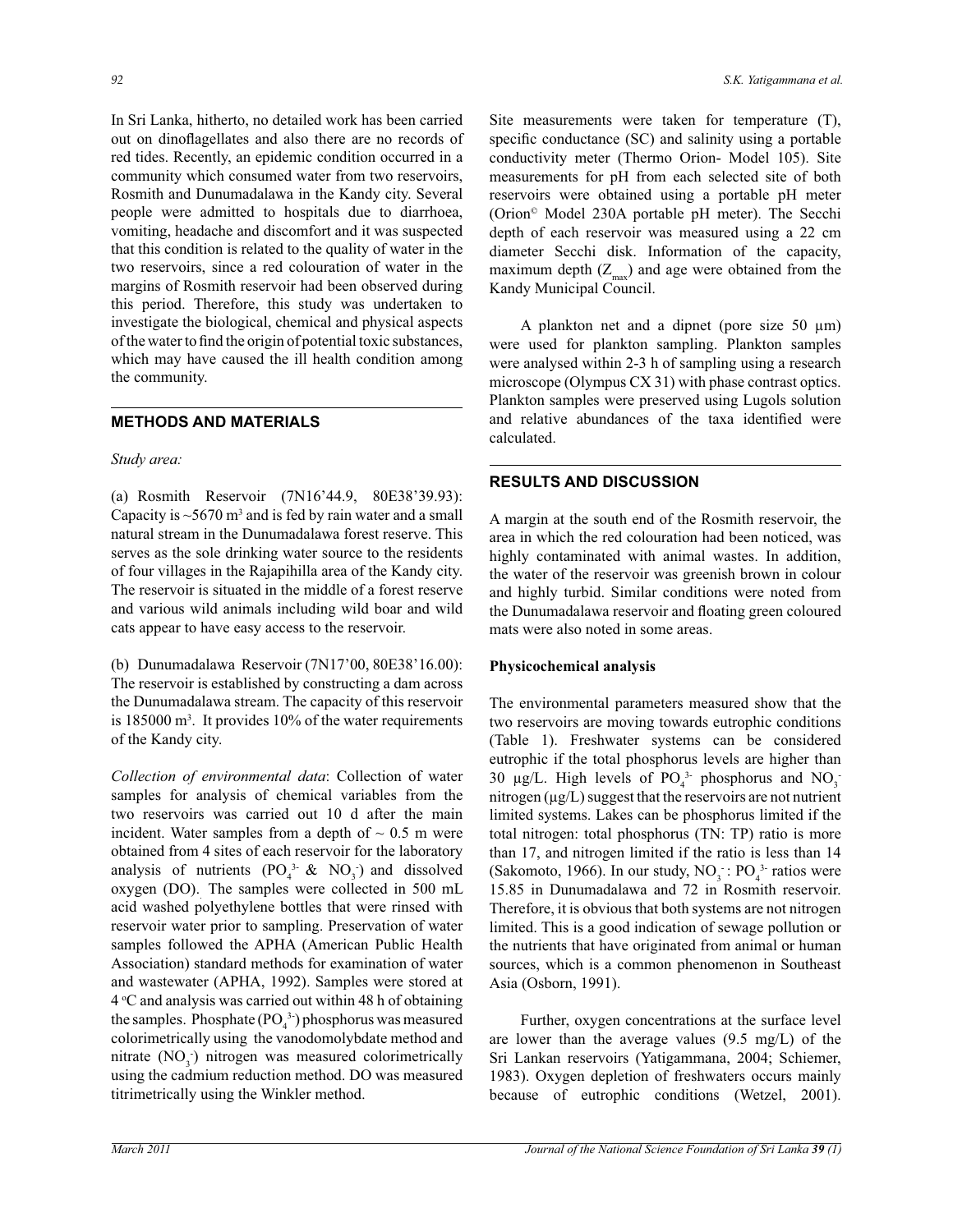Therefore, it is suggested that both reservoirs have the problem of eutrophication, which leads to the growth of unwanted algal blooms and toxic conditions to other biota.

|  | <b>Table 1:</b> Environmental data of the two study reservoirs |  |  |  |
|--|----------------------------------------------------------------|--|--|--|
|--|----------------------------------------------------------------|--|--|--|

| Variable                                   | Dunumadalawa Rosmith |              |
|--------------------------------------------|----------------------|--------------|
|                                            |                      |              |
| Age (years)                                | >100                 | >100         |
| Capacity $(m^3)$                           | 185000               | 5670         |
| $Z_{\text{max}}$ (m)                       | $\sim$ 17            | $~\sim 6$    |
| Surface temperature $(°C)$                 | $24 (\pm 1)$         | $25 (\pm 1)$ |
| Specific conductance $SC$ ) ( $\mu$ S/cm)  | 65 $(\pm 2)$         | $80 (\pm 3)$ |
| Dissolved oxygen (DO) mg/L (average)       | 7.52                 | 6.27         |
| pH (average)                               | 7.47                 | 7.63         |
| Secchi depth (cm)                          | 50 $(\pm 2)$         | $25 (\pm 2)$ |
| $PO43$ - Phosphorus ( $\mu$ g/L) (average) | 26                   | 17           |
| $NOi$ Nitrogen ( $\mu$ g/L) (average)      | 412                  | 1227         |
| $NOs: POs3$                                | 15.85                | 72.          |

#### **Biological analysis**

Planktonic organisms were identified from microscopic examination of the samples obtained from both reservoirs, and a phytoflagellate species was the most abundant. In all water samples obtained from the two reservoirs, a dinoflagellate, *P. aciculiferum* was identified (Figures 1  $\&$  2). The relative abundance of this particular species is different for the two reservoirs.



**Figure 1:** *P. aciculiferum* at 4 x 10 magnification

At some sampling sites, the relative abundance was more than 99 % and at other sites it was slightly lower, but not less than 75%. When the water samples were examined immediately after they were brought to the laboratory, flagellate movements were clearly visible. The images of the *P. aciculiferum* identified in previous studies (Rengefors & Legrand, 2001) matched with our observations.

According to previous studies on Sri Lankan reservoirs (Yatigammana, 2004; Bauer, 1983) , a majority of the reservoirs are stratified due to thermal, chemical and morphometric characteristics. The wet zone reservoirs in Sri Lanka, in particular, are identified as stratified due to these factors. Under such conditions, lentic waters can become meromictic (partially mixing) with two layers, mixolimnion (upper mixing layer) and monimolimnion (lower non-mixing layer) of the water column. The bottom non mixing layer could remain permanently anoxic and can be an unfriendly environment to many aquatic organisms, especially phytoplanktons. Low Secchi depth values recorded from the study sites also suggest that the photic zone (trophogenic zone), the depth of the water column where the photosynthesis is greater than respiration, is limited to topmost layers. Therefore, it is proposed that primary production of these reservoirs is limited to the uppermost layers of the water column. In addition, the existence of bottom anoxia can govern the distribution of biota and lead to reduction of the number of habitats present in such systems. These conditions also force the aquatic biota to remain in the surface layers, which will ultimately lead to increased competition. Studies have found that dissolved oxygen (DO) in water was a determinant factor for completion of the life cycle of *Peridinium* species (Kida *et al*., 1989). Therefore, it is obvious that such organisms prefer to inhabit surface water columns where oxygen rich environments exist. Hence, it can be suggested that the behavioural and physiological adaptations force dinoflagellates to remain in the upper layers of the water column where the DO



**Figure 2:** *P. aciculiferum* at 40 x 10 magnification

is not limited. Similar environmental conditions may have influenced the high abundance and aggregation of *P. aciculiferum* in the reservoirs studied, especially in the Dunumadalawa reservoir, which can be considered as a deep system  $(Z_{\text{max}} \sim 17 \text{ m})$ . It has been found that another species of *Peridinium* (*P. bipes*) responds to the variation of environmental variables such as conductivity, pH and transparency (Hirabayashi *et al*., 2007). In